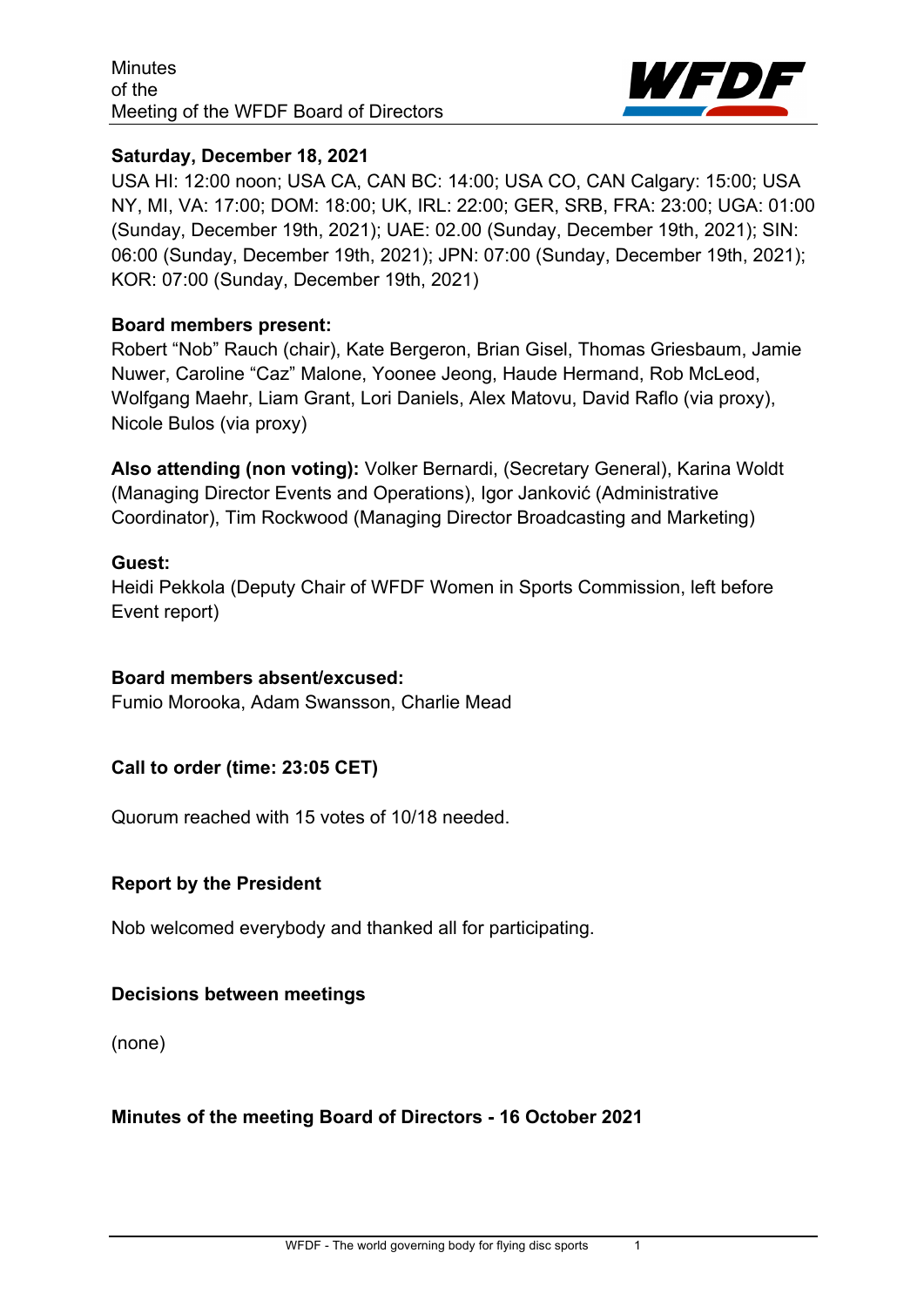

A motion was made by Bergeron to approve the Minutes of the Board of Directors meeting - 16 October 2021, seconded by McLeod. The motion was approved unanimously.

# **Minutes of the meeting Executive Committee 13 November, 2021 - for information**

Presented to the Board for reference.

# **WFDF Events Team Report**

Woldt stated that the new SARS-CoV-2 Omicron variant was impacting planning for the seven WFDF events and The World Games in 2022. After the closing of registration for WMUCC and WUCC all team fees had been collected before the variant struck.

But WJUC had attracted so few teams that it became an economic risk and it was proposed to move the event from the Dominican Republic to Poland. This proposal had received positive feedback except from PAFDF which argued that some of the South American countries which had planned to attend would not be able to afford to go to Poland. On the pro side, the Poland venue would be shared with the European Ultimate Federation which was planning to host a European U17 championship there, and this venue sharing would reduce the costs for WJUC.

Another proposal that had come up was to allow older players over 20 to attend giving more countries a chance to sign up extra teams, but the Ultimate Committee decided this would keep younger players from attending.

# **A motion was made by Rauch to shift the approved WJUC venue to Poland and reopen registration, seconded by Gisel. The motion was approved unanimously.**

World Beach Ultimate Championships were planned for April 2022 in Los Angeles. Currently the event was subscribed well, but if more teams would drop out the event might get below the critical mass. WBUC is deemed as an important event for WFDF as a step towards LA2028. However in the last few days five teams had cancelled due to newly imposed travel restrictions.

Woldt announced she would cut back on non-core expenses to help keep the event economical for the LOC. But cutting expenses, e.g. by cancelling stands, meant the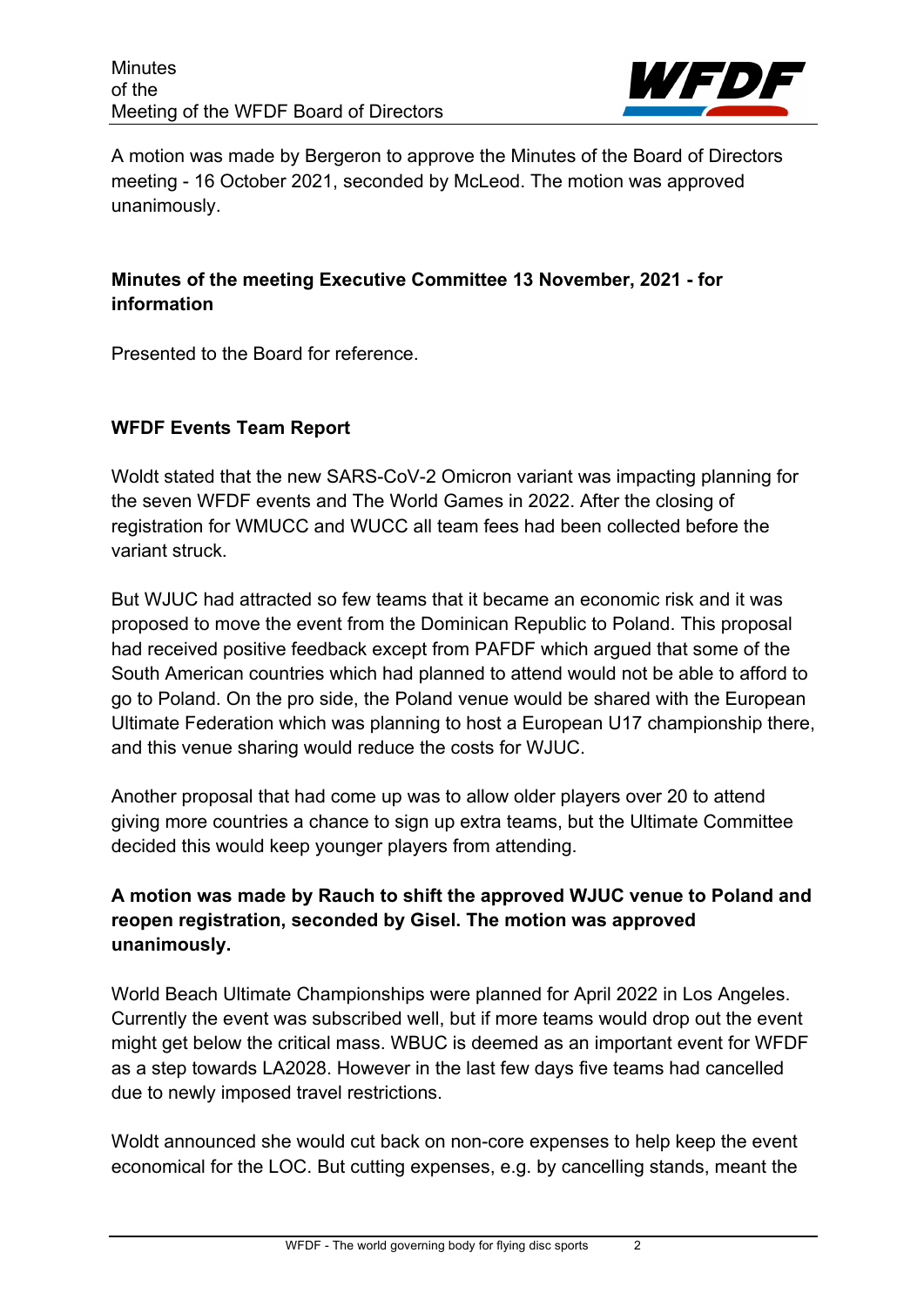

event was less presentable to LA28 and players could miss amenities usually expected at WFDF events.

Gisel suggested to watch the effects of Omicron and the development of team subscriptions in the next few weeks. LOC should be asked how far they could push the payment of fees, hopefully until February. He expected to know more by mid-January.

Woldt then reported that the World Team Disc Golf Championships 2022 were well under way. This is a small event with currently 16 teams of 6 players each registered. She was confident it would be at least as successful as the European Team Disc Golf Championships 2021.

For the World Overall Championships 75 to 100 participants were expected, mostly from North America.

The United through Sport (UTS) World Virtual Youth Festival 2021 had come to a close on Saturday 27th November after 7 days of virtual competition with 11 competitors representing the World Flying Disc Federation in the Freestyle discipline.

## **Virtual Disc Golf Championships**

For the WFDF Inaugural 2022 Virtual Sport World Team Disc Golf Championships a bulletin had been drafted and would be finalized and published soon. Bergeron noted that the platforms for the app (Android and iOS) should be mentioned in the press release.

# **Los Angeles 2028 Olympic Games - latest developments / WFDF strategy**

Bernardi presented the latest information from IOC about LA28. The IOC Executive Board had proposed a set of 28 "initial sports" for the Programme of the LA2028 Olympic Games to be approved the IOC Session in February 2022 in Beijing. These sports include: Sports Climbing (IFSC), Skateboarding (WS), and Surfing (ISA). Boxing, Weightlifting and Modern Pentathlon have been omitted but they have a chance to reenter if they meet certain criteria by 2023.

After the decision of the IOC Session in February 2022 the LA28 OCOG will decide on the option to propose additional sports and communicate the timeline for this in March/April 2022. Bernardi reminded that for Tokyo 2020 IOC recognized IFs could apply for an additional spot, but for Paris 2024 the OCOG had invited IFs to become an additional sport. We would have to take this into consideration on our outreach..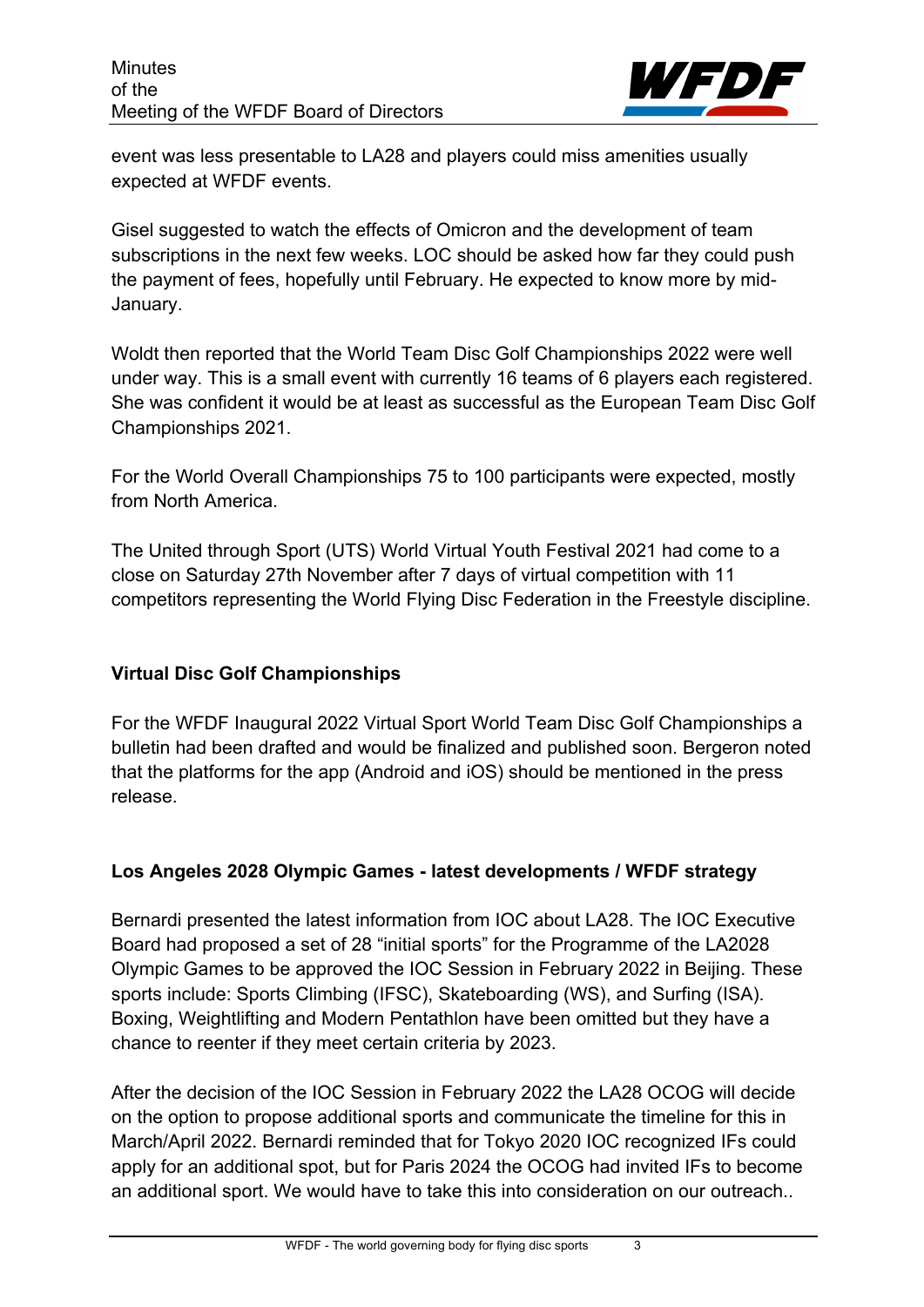

The IOC EB will make a recommendation in March/April 2023 and propose additional sports to the IOC, and so by then WFDF will know if its bid for LA28 was successful. The final decision on these sports will be taken by the IOC Session in mid-2023.

Bernardi listed the top contenders as LA28 additional sport and presented key factors WFDF would have to address in its bid for LA28.

Rauch thanked Bernardi for the presentation and considered the information that the bidding process was not opening before March/April 2022. WFDF would cooperate with USAU and try to arrange a meeting with LA28 and USOPC representatives.

Bernardi announced that he would email another presentation about LA28 to the Board members for further information.

## **WFDF 2021 census and membership dues invoices - update**

Bernardi reported that so far that five members had not yet paid their dues but he was hopeful to receive the money by the end of 2021. For 2022 it was planned to open the census by the end of January so members could start to fill it out much earlier. The new online invoicing system should also help to speed up the process.

WFDF had received the final application documents from Mauritius and Namibia shortly before the Board meeting. Rauch asked the Board members to look at the documents and vote on the acceptance of the two applications within the next five days. He hoped Congress could then give its approval by the end of January 2022.

Bernardi added that these applications had been difficult mostly due to the pandemic. Not all documents were perfect but under the circumstances they were sufficient.

## **Treasurer's report - November 2021 YTD**

Bergeron reminded everyone that, with WFDF collecting all team and player fees for WFDF events, the current total income looked very high, when in fact most of it would be transferred to the respective LOCs. But the current spending was in line with the budget and she expected WFDF to finish its fiscal year within the planned budget, even though WFDF still had to pay several development grants.

WFDF had received the proposal from the new accounting firm but Bergeron would not get back to them until the third week of January.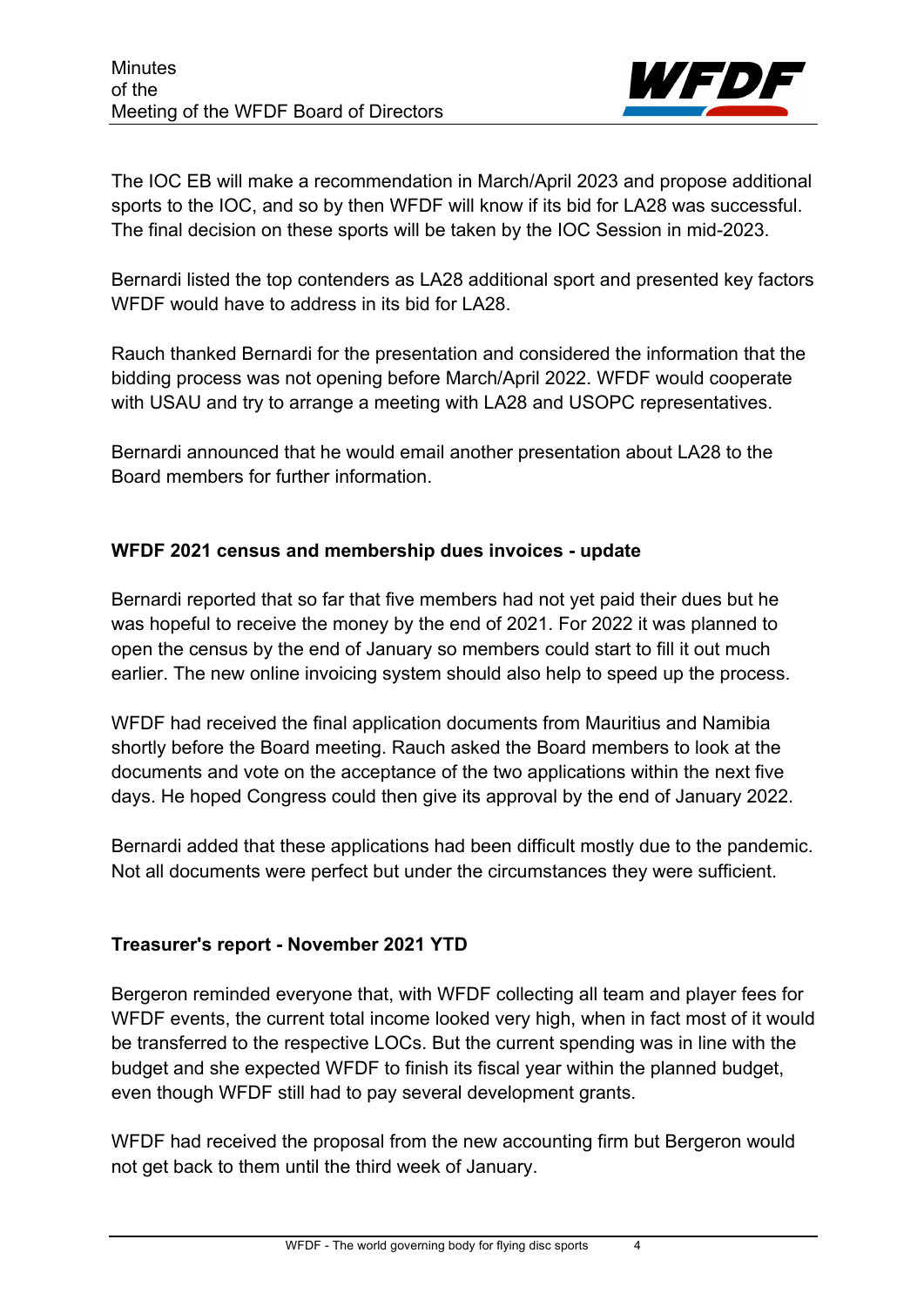

Bergeron expected to wrap up the books for 2021 soon and then have the audit start.

She mentioned that WFDF perhaps needed to modify the 2022 budget for extra expenses for the LA28 campaign. She suggested to be fairly conservative with expenses until the time of the events WMUCC and WUCC in July.

#### **Continental Associations update: EFDF**

Hermand reported that EFDF Congress had voted on the new statutes one month ago. They had been translated into German and had been submitted to the Austrian authorities for incorporation of EFDF.

The next EFDF Congress would be held in January 2022. On this occasion the new EFDF Board would be elected. Applications from candidates were currently being accepted.

Bernardi greeted this step as a chance to intensify the relationship with the European Olympic Committee and the European University Sports Association (EUSA) which would help Flying Disc to become a part of several European multisport games and to become more visible among international sport political leaders as a highly competitive sport. The next European Games will be in Poland and Bernardi had already reached out to be included. Other games could be those hosted by EUSA or TAFISA as well as the IMGA European Masters Games in Finland where Disc Golf has already been included.

Rauch applauded Hermand for her work. He expected the benefits to show up as early as the coming year.

## **Continental Associations update: PAFDF**

Bernardi informed that PAFDF was currently holding elections to be finished on December 21st. Bulos was running again for president.

He noted that up to seven countries had the potential to apply for WFDF membership but during the pandemic with little or no sports activities they were not interested in applying.

## **Mediterranean Flying Disc Confederation - project description**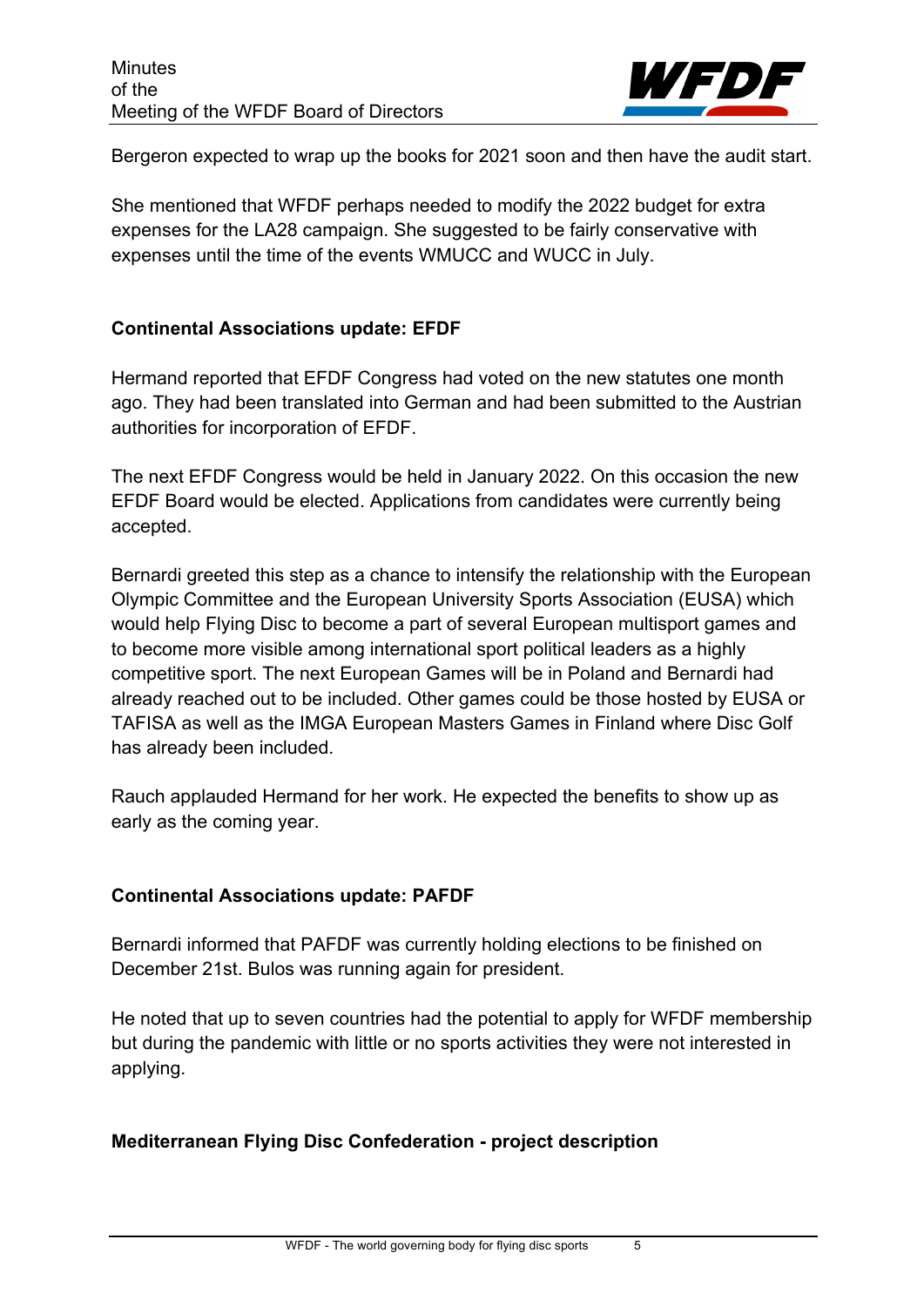

Rauch reported that Bernardi had been successful in getting the Mediterranean Flying Disc Confederation established in Rome, Italy. MFDC would apply for WFDF affiliate status and help Flying Disc to enter the Mediterranean Games eventually.

#### **Membership issues: MEX**

Bernardi referred to the report from PAFDF about this issue. The situation seemed to be settled and it was expected that there would new elections held publicly early in 2022 and they would be overseen by PAFDF. **Since MEX had paid its dues for 2021 and the governance issues seemed to be solved it was recommended to put MEX back into the status of good standing. This was agreed.**

## **WFDF Development Programme 2021**

Bernardi reported that of the US\$ 32,000 which WFDF had received by IOC to be used for development projects the last payments were being worked on and would be finalized in December.

## **Provisional results Board Elections**

Bernardi reported that the Board meeting had gone past the election confirmation deadline with no objections and that he now could announce the official results of the Board Elections.

Treasurer: Kate BERGERON (113 yes) Ultimate Committee Chair: Brian GISEL (109 yes, 4 abstentions) Chair, Freestyle: Lori DANIELS (USA) (99 yes, 14 abstentions) Chair, Overall: Rob MCLEOD (CAN) (99 yes, 14 abstentions) Chair, SOTG Committee: José AMOROSO (POR) ((101) - 60 STV Votes) eliminated: Travis SMITH (41 STV Votes), Luis IBANEZ (20 STV Votes)

Ultimate Committee member: Chair, Ultimate Events Sub-Committee: Shiellah QUINTOS (CAN) (93 yes, 20 abstentions)

Morooka had been re-elected as AOFDF president and it was expected that Bulos would be re-elected as PAFDF president making both stay in their ex officio Board positions.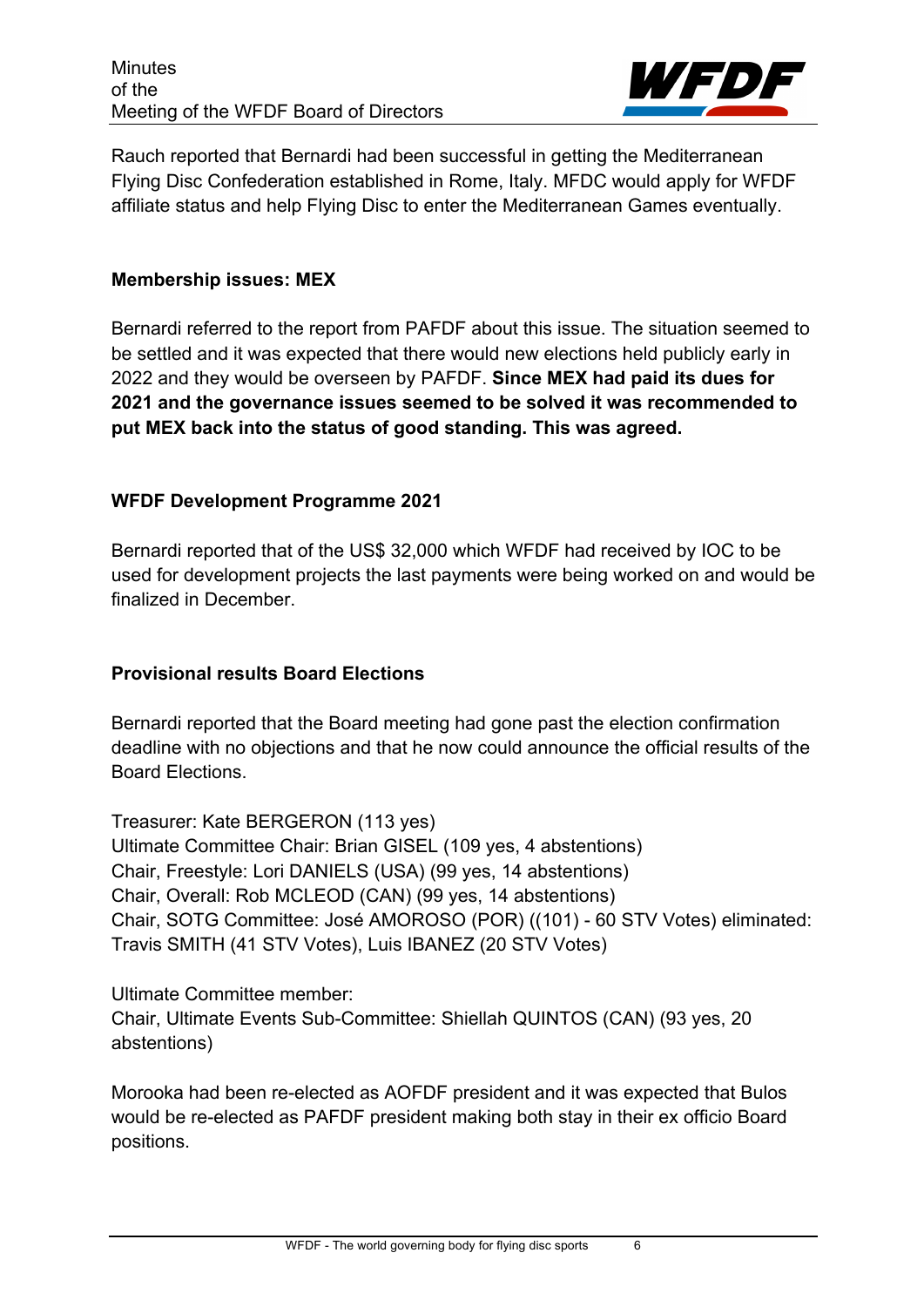

Bernardi would reach out immediately to the candidates and get confirmation that they would accept their respective positions.

## **HFDF Proposal 2023 and 2024 Universities event and EUSA Games**

Bernardi reminded all about the 2023 Ultimate University World Championships and the proposed Ultimate event at the EUSA Games 2024 in Hungary. He asked to take these events into account for the WFDF youth event calendar. He expected FISU to check these events which would give WFDF a chance to have FISU world championships in the future.

## **Reports and Updates**

#### **Athletes' Commission Report**

(No report since the last meeting)

#### **SOTG Committee report, with update on iSOTG Day**

Maehr proposed to include three new members to the committee and presented their CVs:

Yang (Casey) Guo (China) Lera Strelchina (Ukraine) Samir El Ajraoui (Morocco)

A motion was made by Jeong to approve these three new candidates for the SOTG Committee, seconded by Grant. The motion was approved unanimously.

Maehr reported that the International Spirit of the Game Day (iSOTG) 2021 with 35 teams was smaller than in the past due to limited planning capacities, less advertising and fewer rewards. 544 challenges had been submitted. He expected the Committee to run iSOTG in 2022 again with improved planning.

As part of the iSOTG Day a SOTG disc design had been created and printed on 400 discs.

Maehr described these projects as ongoing:

- Move iSOTG web site to WFDF
- Update and increase SOTG information at wfdf.sport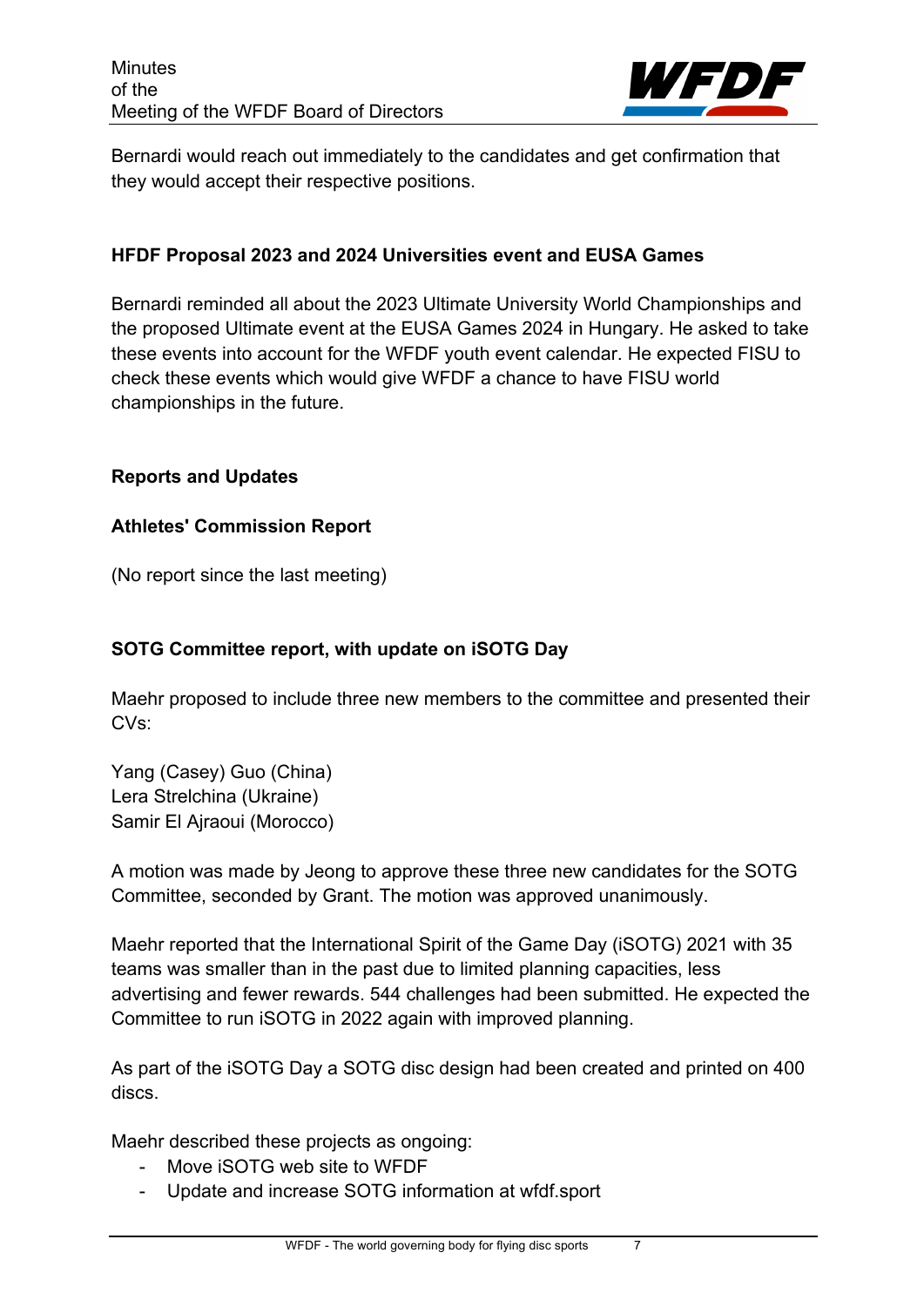

He then presented the proposed Spirit Directors for the 2022 WFDF Ultimate events. He noted that some of them were not from the area where the events were taking place which potentially created higher costs for travel. Rauch suggested that the SOTG Committee set up a pool of potential Spirit Directors which would facilitate finding suitable candidates close to event venues.

Rauch thanked Maehr for his committee work as he was not running for SOTG Committee Chair.

## **Women in Sport Commission Report**

Malone reported that the WSC was drafting a COVID/Post-COVID survey to find out the main obstacles to competing in events at the moment and see if there are gender-based reasons.

Malone mentioned research by the Swansea University about the inclusion of athletes with a Difference in Sexual Development (DSD) and Transgender athletes in elite sport. Results of this research could be filtered by type of sport and it could be interesting to see feedback from disc sports athletes. She asked to spread the information about the survey within the flying disc communities.

WSC is planning to change its name to better reflect the scope as a commission that advocates for all gender equity. Other IOC recognized federations have changed their name to e.g. Gender Equity Commission.

The is a new framework from the IOC which seeks to make sure there is no discrimination based on gender identity and sex variations within all sports. Pekkola explained that WFDF's Transgender Policy was quite in line with the IOC framework but still a few items could be improved. IOC was aware that each IF could decide how this framework would be implemented taking into account the specifics of each sport. IOC planned to host webinars and workshops for international federations to educate and raise awareness.

Nuwer informed that the WFDF Medical Committee was working on updating the Transgender Policy to include intersex and language more friendly to non-binary people. The update was planned to be ready by over the next couple months and presented at a future Board meeting.

Bergeron asked if WFDF could gain experience from what other IFs have done on this topic. Nuwer, Malone and Pekkola agreed that other IFs were waiting for guidelines and that actually very few had set up gender policies.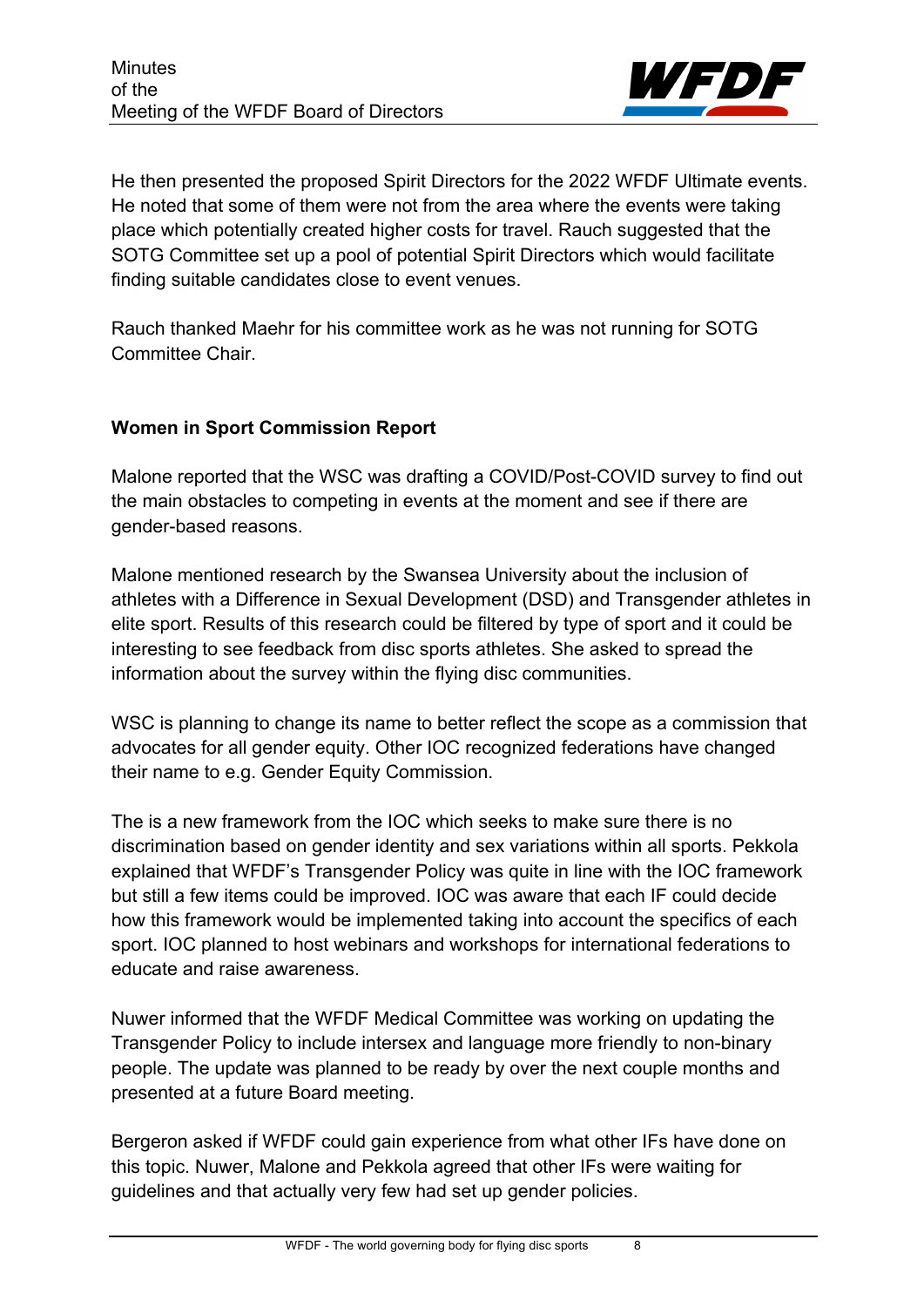

It was also discussed that the information about the Swansea DS survey would be disseminated to the Board members and through social media.

#### **Media and Broadcast Plans for 2022**

Rauch reported that WFDF had collaborated with ICARUS Sports of Athens, Greece on a 3-minute introductory segment on Ultimate which aired around the world in September and October, in order to build awareness outside of WFDF's core audience.

Rockwood was working on budget allocation for streaming at WBUC, WMUCC, and WUCC. Together with Gisel he had started work on creating an online channel for disc sports. Gisel confirmed talks with UltiWorld about how to better serve the community with broadcasting and video on demand and how this could be financed.

## **IT Update**

Rauch reported that there had been a recent web site DOS attack. There would changes so that these attacks could be mitigated in the future.

The transition of the rules web site to wfdf.sport was under way and going well.

The election tool had shown not be ideal and it was planned to revise it for next year.

The editing problems with the web site had been fixed. World records could now be integrated but further updates would be on hold until the new year.

## **Continental Association Reports**

(EFDF and PAFDF reports see above)

Rauch reported that on December 15<sup>th</sup> Morooka had been re-elected as AOFDF president and Zhixing Xue as Secretary General.

The new date for the World Masters Games Kansai, Japan had not been decided. It had been discussed to move to 2026.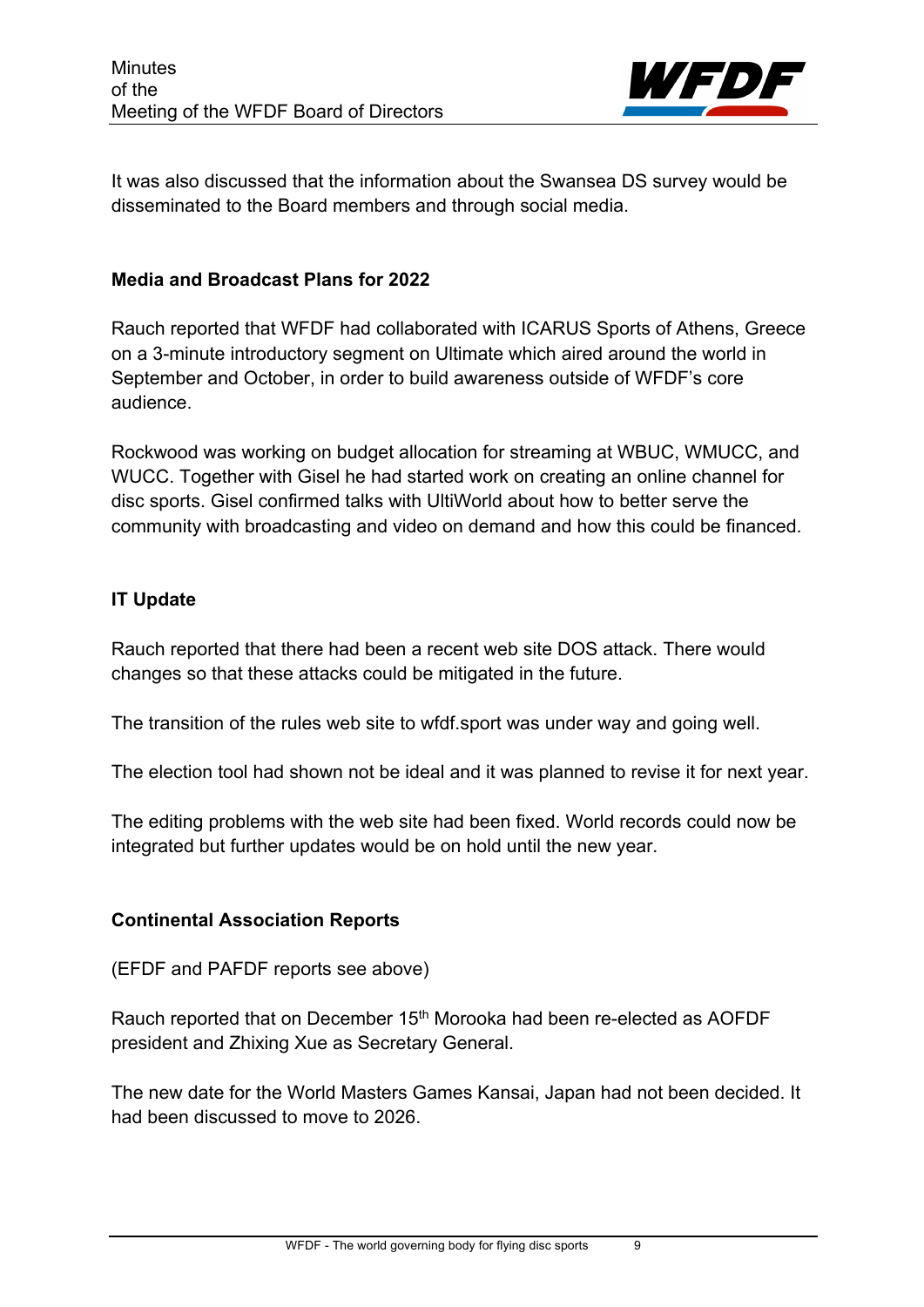

## **Disc Sport Committee Reports**

Beach Ultimate Committee (submitted by Raflo): The newly approved rule set, appendix, and supporting documents were posted to the website. Yellow discs will be used at WBUC for official play as they were used in Royan in 2017.

## Freestyle Committee:

Daniels reported that very few high level tournaments were happening but Freestyle players were happy for any kind of get together. Virtual events in form of a battle were also very popular, e.g. a Virtual Youth "Turboshred" (head-to-head) competition occurred 4-5 December with over 35 attendees from Nigeria, Italy, Switzerland, USA, Germany, and Taiwan.

The Freestyle Players Association (FPA) has been working with African contacts to support their efforts to continue "jamming".

With FPA president Paul Kenny stepping down elections occurred with the presidentelect being Freddy Finner (Berlin, GER), Vice President Eduardo Turri (Rovereto, ITA) being unopposed for the positions and officially starting their roles in January 2022. This is the first time that leadership for the FPA has been held by Europeans.

Bernardi added that a European representative to EFDF should be named formally, even if it was a small federation. It would be helpful for things like the TAFISA Games and would automatically become a part of EFDF.

## Guts Committee:

Rauch reported that a scoring App for Guts was being developed. With the help of Japan the committee had sent Guts discs to Ghana where an interested group of players got to know Guts. The committee was also trying to gauge interest in a 2022 WFDF international Guts tournament which would take place in late 2022.

## Overall Committee:

McLeod reported that Disc Golfer Simon Lizotte had published several very popular videos on YouTube.

McLeod was looking to add more members to the Overall Committee. The WFDF DDC video had been published. He had received footage for a Freestyle video and a Beach Ultimate video and would work on editing and publishing them.

He noted that on the wfdf.sport web site information about Overall was missing and he would work together with the editors to update the web pages.